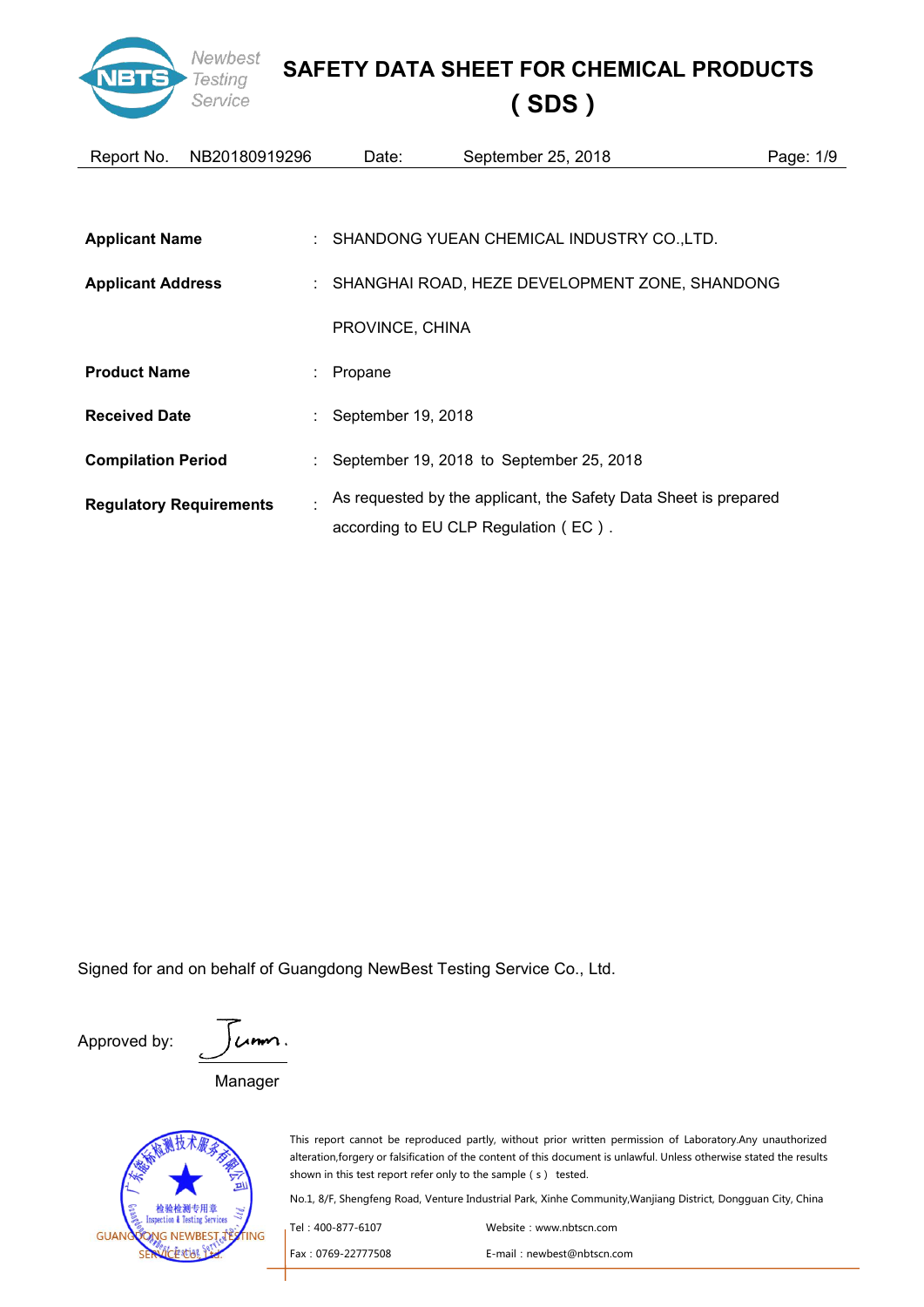

# **(SDS)**

| Report No.           | NB20180919296                     |                   | September 25, 2018<br>Date:                                        | Page: 2/9 |
|----------------------|-----------------------------------|-------------------|--------------------------------------------------------------------|-----------|
|                      |                                   |                   | SECTION 1. Identification of the substance/preparation and company |           |
|                      | <b>1.1 Product Identification</b> |                   | : Propane                                                          |           |
| 1.2 Model No.        |                                   | $\therefore$ R290 |                                                                    |           |
|                      | <b>1.3 Recommended Use</b>        | $\therefore$ /    |                                                                    |           |
|                      | <b>1.4 Manufacturer Name</b>      |                   | : SHANDONG YUEAN CHEMICAL INDUSTRY CO.,LTD.                        |           |
|                      | <b>1.5 Manufacturer Address</b>   |                   | : SHANGHAI ROAD, HEZE DEVELOPMENT ZONE,                            |           |
|                      |                                   |                   | SHANDONG PROVINCE, CHINA                                           |           |
| 1.6 Manufacturer Tel |                                   |                   | $: 0530 - 5333890$                                                 |           |
| 1.7 Manufacturer Fax |                                   |                   | $: 0530 - 5966185$                                                 |           |
|                      | <b>1.8 Manufacturer Email</b>     | $\therefore$ /    |                                                                    |           |
| 1.9 Emergency Phone  |                                   |                   | : 吕峰飞 0530-5725266                                                 |           |

## **SECTION 2. Hazards identifications**

#### **2.1 Hazard Class:**

According to EU regulation No 1272/2008(CLP), classification of risk categories.

Flammable gas, category 1A

High pressure gas, compressed gas

#### **2.2 Pictograms:**



#### **2.3 Signal word:**

Danger

#### **2.4 Hazard description:**

H220 Extremely flammable gas.

H280 Contains gas under pressure; may explode if heated.

#### **2.5 Precautionary description:**

P210 Keep away from heat, hot surfaces, sparks, open flames and other ignition sources. No smoking.



This report cannot be reproduced partly, without prior written permission of Laboratory.Any unauthorized alteration,forgery or falsification of the content of this document is unlawful. Unless otherwise stated the results shown in this test report refer only to the sample (s) tested.

| Tel: 400-877-6107  | Website: www.nbtscn.com    |
|--------------------|----------------------------|
| Fax: 0769-22777508 | E-mail: newbest@nbtscn.com |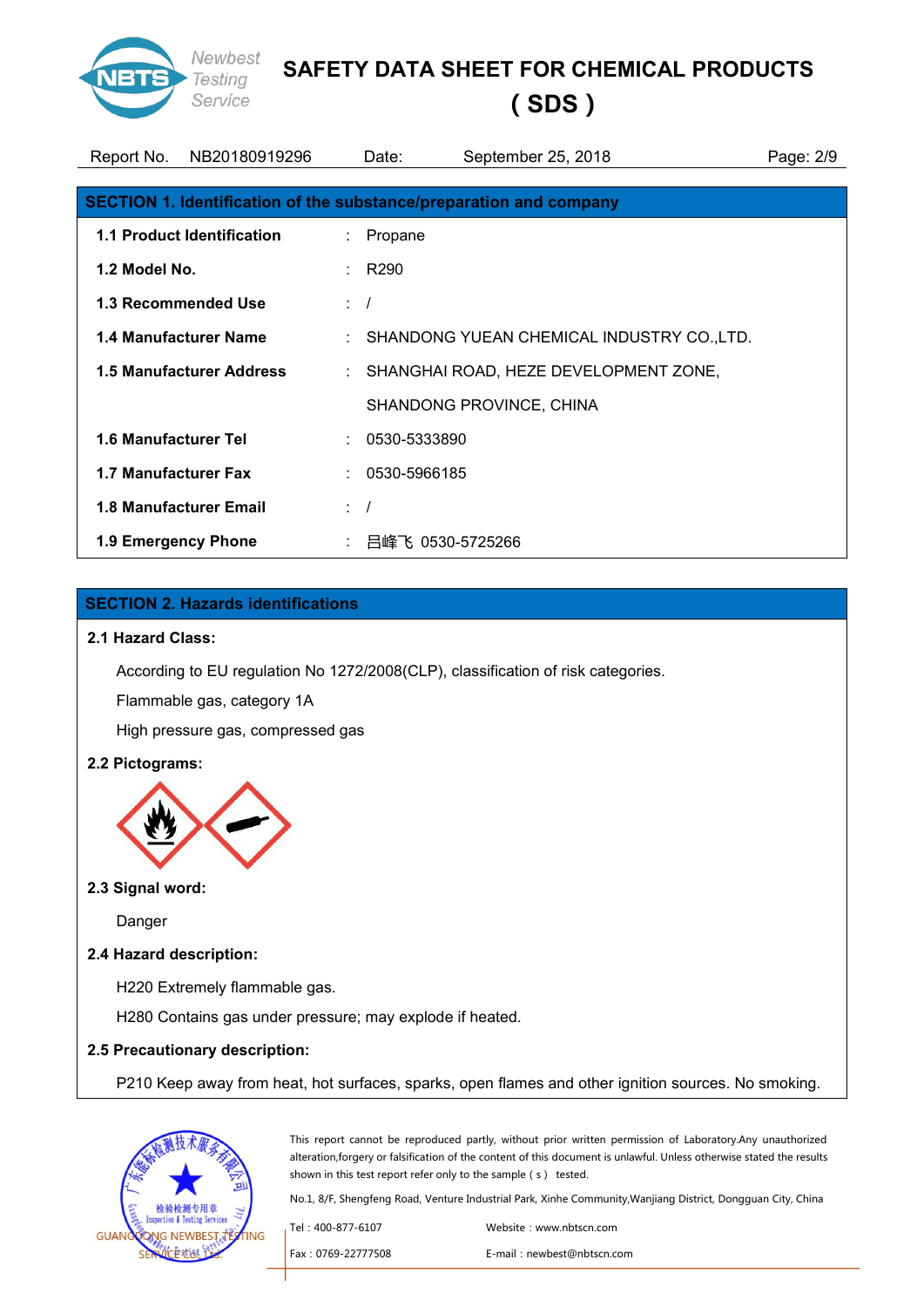

**(SDS)**

| Report No. | NB20180919296                                              | Date:        | September 25, 2018 | Page: 3/9 |
|------------|------------------------------------------------------------|--------------|--------------------|-----------|
|            |                                                            |              |                    |           |
|            | <b>SECTION 3. Composition / information on ingredients</b> |              |                    |           |
|            | Ingredient(s) of the product: Mixture                      |              |                    |           |
|            | Substance name                                             | Conc. $(\%)$ | <b>CAS. No</b>     | EC No     |
|            | Propane                                                    | 100%         | 74-98-6            | 200-827-9 |
|            |                                                            |              |                    |           |

#### **SECTION 4. First aid measures**

General advice: Immediate medical attention is required. Show this safety data sheet (SDS) to the doctor in attendance.

#### **4.1 Following inhalation:**

If feeling uncomfortable, victim should be moved into fresh air. Seek medical attention.

#### **4.2 Following skin contact:**

Take off contaminated clothing and shoes immediately. Wash off with plenty of water for at least 15 minutes and consult a physician if feeling uncomfortable.

#### **4.3 Following eye contact:**

In case of contact may cause irritation, immediately flush eyes with plenty of water for at least 15 minutes. Call a physician immediately if eyes are hurt.

#### **4.4 Following ingestion:**

If it is ingested, Seek medical attention.

#### **SECTION 5. Firefighting measures**

#### **5.1 Hazardous Characteristics:**

Liquid and vapour are flammable.

Will form explosive mixtures with air.

Containers exposed to fire may release the contents through pressure relief valves thereby increasing

fire intensity and/ or vapour concentration.

Vapours may travel to source of ignition and flash back.

#### **5.2 Extinguishing Media:**

Dry powder, Chemical foam, Carbon dioxide, water mist.



This report cannot be reproduced partly, without prior written permission of Laboratory.Any unauthorized alteration,forgery or falsification of the content of this document is unlawful. Unless otherwise stated the results shown in this test report refer only to the sample (s) tested.

| Tel: 400-877-6107  | Website: www.nbtscn.com    |
|--------------------|----------------------------|
| Fax: 0769-22777508 | E-mail: newbest@nbtscn.com |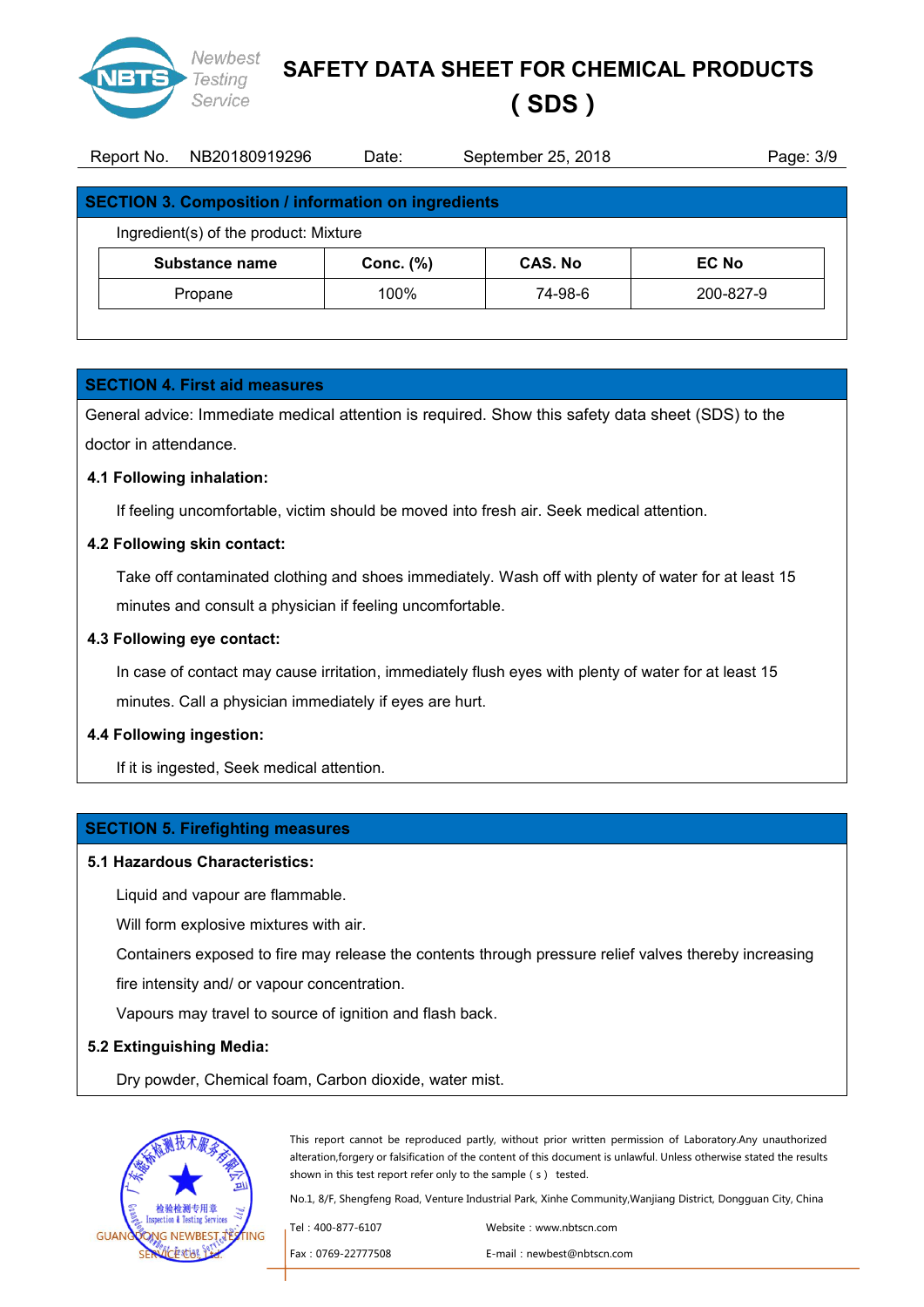

# **(SDS)**

| $\Delta$ /Q<br>19296<br>NB201<br>2018<br>180919<br>ウト<br>.<br>ember<br>Date<br>Page:<br>≀eport<br>-No<br>septem<br>ΖU<br>ت /⊤ |
|-------------------------------------------------------------------------------------------------------------------------------|
|-------------------------------------------------------------------------------------------------------------------------------|

#### **5.3 Firefighting procedures:**

As in any fire, wear self-contained breathing apparatus(MSHA/NIOSH approved or equivalent)and full

protective gear.

Extinguish fire in a safe distance with enough protection

## **5.4 Hazardous combustion products:**

Carbon monoxide

#### **SECTION 6. Accidental release measures**

#### **6.1 Personal precautions, protective equipment and emergency procedures:**

Wear appropriate protective measures (SEE SECTION 8).

Beware of vapours accumulating to form explosive concentrations.

Vapours can accumulate in low areas.

Ensure adequate ventilation.

Remove all sources of ignition.

Evacuate personnel to safe areas. Keep people away from upwind of spill/leak.

#### **6.2 Environmental precautions:**

Discharge into the environment must be avoided.

#### **6.3 Cleaning method:**

Strengthen ventilated.

#### **SECTION 7. Safe handling and storage**

#### **7.1 Handling Notes:**

Keep indoor ventilation or local exhaust device.

Stay away from heat and direct sunlight.

Keep away from heat, hot surfaces, sparks, open flames and other ignition sources. No smoking.

#### **7.2 Storage Notes:**

Stored in cool and dry condition

Store in a well-ventilated place.

Do not store with incompatible material (see section 10.2)



This report cannot be reproduced partly, without prior written permission of Laboratory.Any unauthorized alteration,forgery or falsification of the content of this document is unlawful. Unless otherwise stated the results shown in this test report refer only to the sample (s) tested.

| . Tel : 400-877-6107 | Website: www.nbtscn.com    |
|----------------------|----------------------------|
| Fax: 0769-22777508   | E-mail: newbest@nbtscn.com |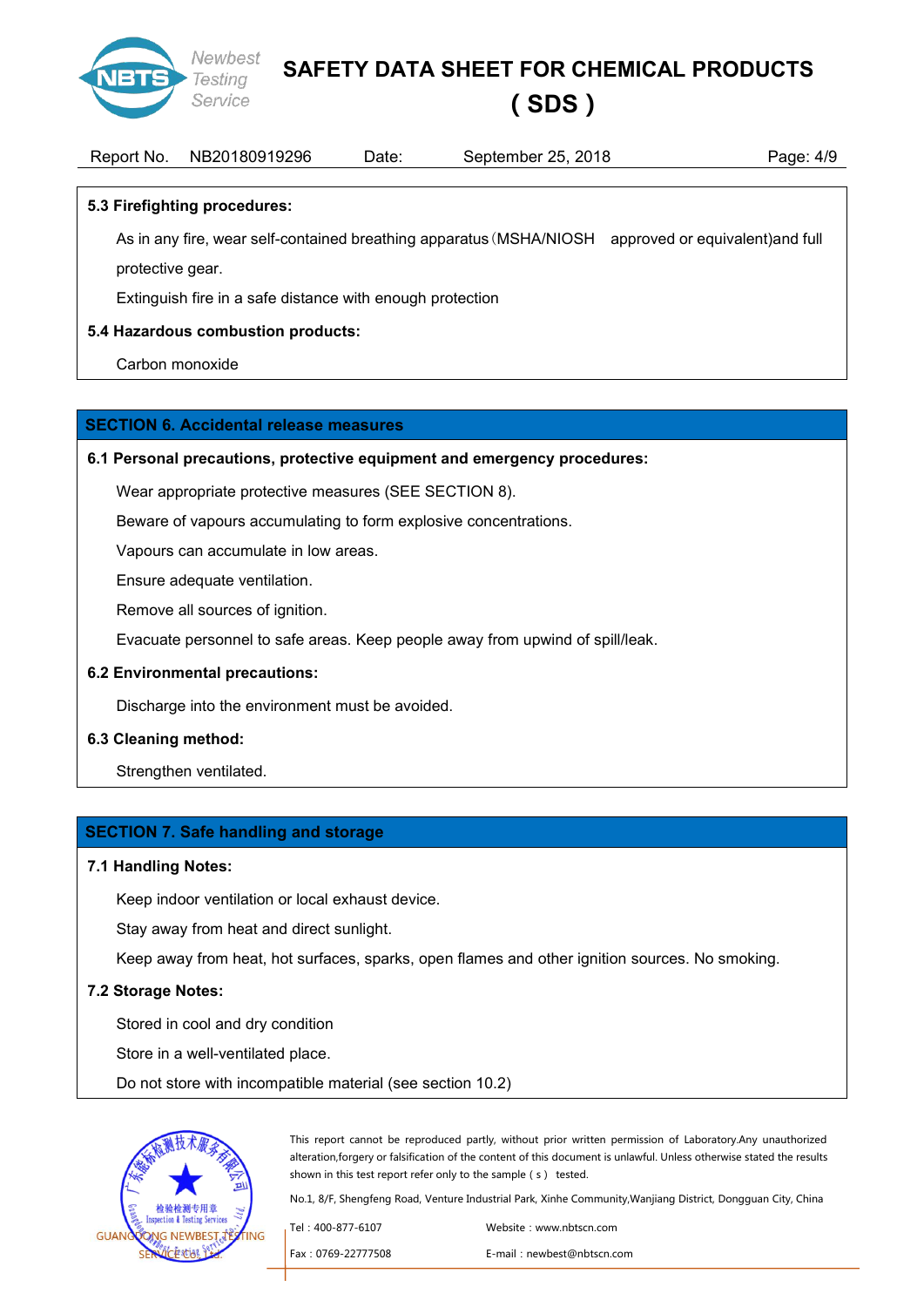

## **(SDS)**

## Report No. NB20180919296 Date: September 25, 2018 Page: 5/9

#### **SECTION 8. Exposure controls / personal protection**

#### **8.1 Occupational Exposure Limit:**

|                  |                       | <b>Occupational exposure</b> |                   | <b>Occupational exposure</b> |                   |
|------------------|-----------------------|------------------------------|-------------------|------------------------------|-------------------|
| <b>Substance</b> | <b>Country/Region</b> | limit (8h)                   |                   | limit (short time)           |                   |
|                  |                       | ppm                          | mg/m <sup>3</sup> | ppm                          | mg/m <sup>3</sup> |
|                  | US-OSHA               | 1000                         | 1800              |                              |                   |
| Propane          | Germany(AGS)          | 1000                         | 1800              | 4000                         | 7200              |

#### **8.2 Engineering Control:**

Provide adequate ventilation. Where reasonably practicable, this should be achieved by the use of local exhaust ventilation and good general extraction. If these are not sufficient to maintain concentrations of particulates and solvent vapour below the OEL, suitable respiratory protection must be worn. Ensure that eyewash stations and safety showers are proximal to the work-station location.

#### **8.3 Personal Protection:**

| General requirement: |                                                                        |  |
|----------------------|------------------------------------------------------------------------|--|
|                      | If exposure limits are exceeded or if irritation or other symptoms are |  |
| Respiratory:         | experienced, use a full-face respirator with multi-purpose combination |  |
|                      | (US) or type AXBEK (EN 14387) respirator cartridges.                   |  |
| Eyes:                | Wear protective goggle (Conform to EC EN 166 or US-NIOSH).             |  |
| Hands:               | Wear antifreeze gloves.                                                |  |

#### **8.4 Sanitary Measure:**

Forbid smoking, eating and drinking in working places. Washing hands after handling products.

# **SECTION 9. Physical and chemical properties Appearance and Color** Gas in tank **Odour Odorless**



This report cannot be reproduced partly, without prior written permission of Laboratory.Any unauthorized alteration,forgery or falsification of the content of this document is unlawful. Unless otherwise stated the results shown in this test report refer only to the sample (s) tested.

| . Tel : 400-877-6107 | Website: www.nbtscn.com    |
|----------------------|----------------------------|
| Fax: 0769-22777508   | E-mail: newbest@nbtscn.com |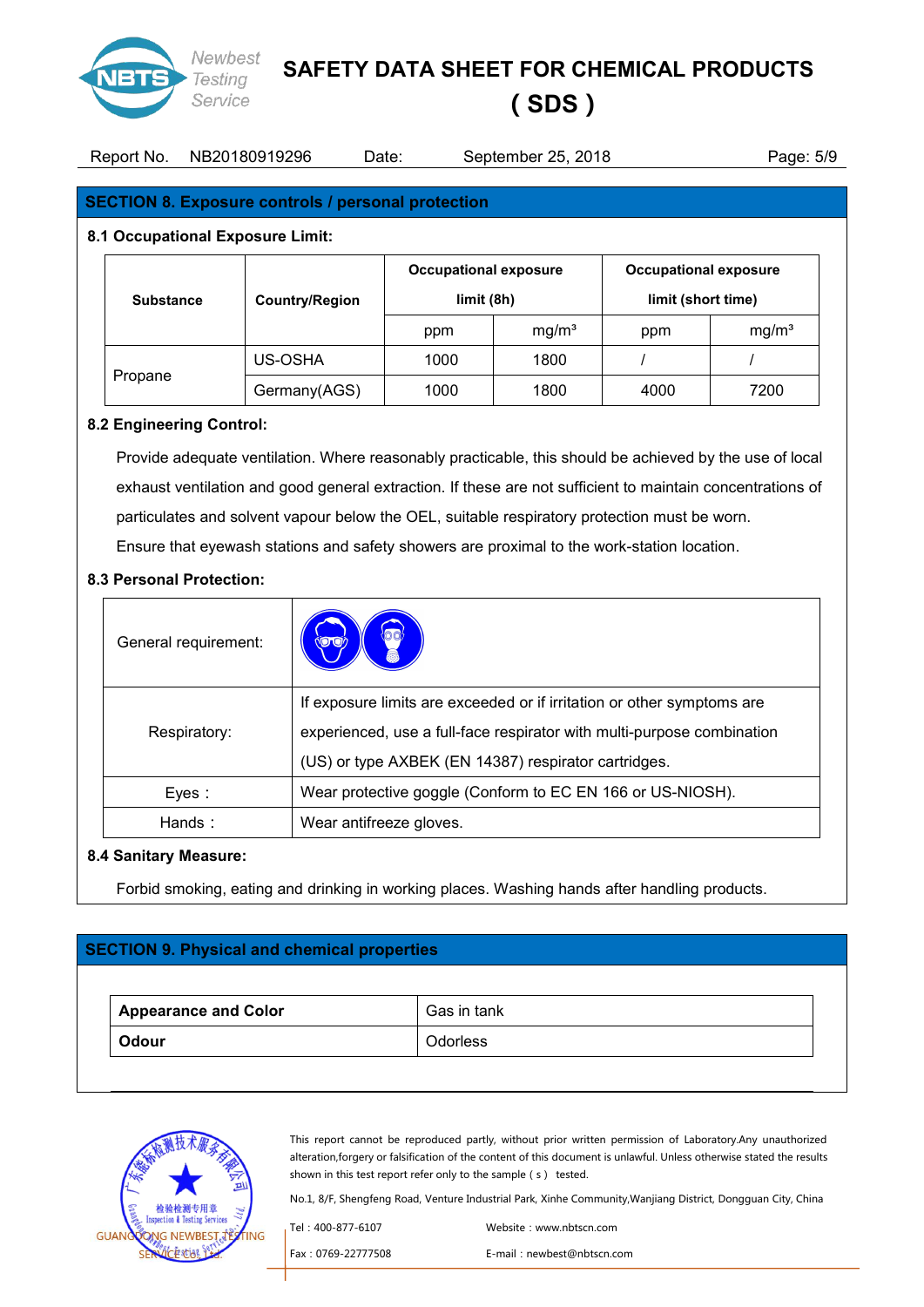

# **(SDS)**

| Report No.<br>NB20180919296<br>Date:       | September 25, 2018         | Page: 6/9 |
|--------------------------------------------|----------------------------|-----------|
| <b>PH</b> value                            | Not Applicable             |           |
| Flammability                               | Combustible                |           |
| <b>Density</b>                             | (gas)1.83kg/m <sup>3</sup> |           |
| Relative steam density (air = 1)           | No Data                    |           |
| Vapor pressure(MPa)                        | No Data                    |           |
| <b>Octanol/water partition coefficient</b> | No Data                    |           |
| <b>Viscosity</b>                           | Not Applicable             |           |
| Flash point(°C, Closed cup)                | $-104$                     |           |
| Boiling point(°C)                          | $-42$                      |           |
| Melting point (°C)                         | $-189.7$                   |           |
| Evaporation rate (kg/s)                    | No Data                    |           |
| <b>UEL %(V/V)</b>                          | 9.5                        |           |
| <b>LEL %(V/V)</b>                          | 2.1                        |           |
| Auto-ignition temperature(°C)              | No Data                    |           |
| Decomposition temperature(°C)              | No Data                    |           |
| <b>Solubility</b>                          | Slightly soluble in water  |           |

## **SECTION 10. Stability and reactivity**

#### **10.1 Stability:**

Inflammable.

#### **10.2 Material for avoiding:**

Strong oxide, acid, alkali, naked light.

#### **10.3 Contact conditions for avoiding:**

Sunlight, high temperature.

#### **10.4 Hazardous decomposition products:**

Under normal conditions of storage and use, hazardous decomposition products should not be produced.



This report cannot be reproduced partly, without prior written permission of Laboratory.Any unauthorized alteration,forgery or falsification of the content of this document is unlawful. Unless otherwise stated the results shown in this test report refer only to the sample (s) tested.

| Tel : 400-877-6107 | Website: www.nbtscn.com    |
|--------------------|----------------------------|
| Fax: 0769-22777508 | E-mail: newbest@nbtscn.com |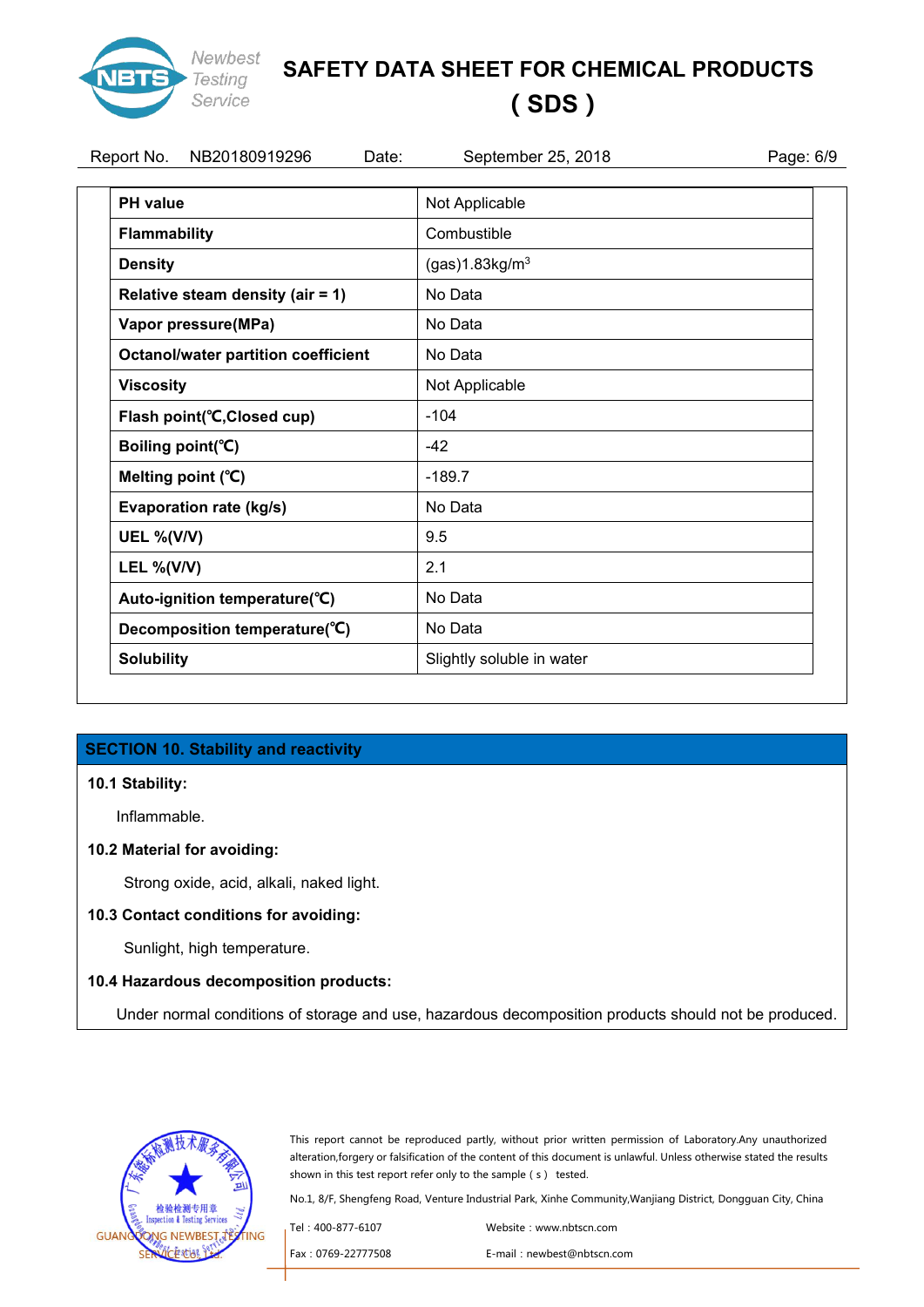

# **(SDS)**

| Report No.                   | NB20180919296                                                     | Date: | September 25, 2018 | Page: 7/9 |
|------------------------------|-------------------------------------------------------------------|-------|--------------------|-----------|
|                              | <b>SECTION 11. Toxicological information</b>                      |       |                    |           |
| 11.1 Acute toxicity:         |                                                                   |       |                    |           |
|                              | Based on available data, the classification criteria are not met. |       |                    |           |
|                              | 11.2 Skin corrosion/irritation:                                   |       |                    |           |
|                              | Based on available data, the classification criteria are not met. |       |                    |           |
|                              | 11.3 Serious eye damage/irritation:                               |       |                    |           |
|                              | Based on available data, the classification criteria are not met. |       |                    |           |
|                              | 11.4 Respiratory or skin sensitisation:                           |       |                    |           |
|                              | Based on available data, the classification criteria are not met. |       |                    |           |
|                              | 11.5 Germ cell mutagenicity:                                      |       |                    |           |
|                              | Based on available data, the classification criteria are not met. |       |                    |           |
| 11.6 Carcinogenicity:        |                                                                   |       |                    |           |
|                              | Based on available data, the classification criteria are not met. |       |                    |           |
|                              | 11.7 Reproductive toxicity:                                       |       |                    |           |
|                              | Based on available data, the classification criteria are not met. |       |                    |           |
|                              | 11.8 STOT-single exposure:                                        |       |                    |           |
|                              | Based on available data, the classification criteria are not met. |       |                    |           |
| 11.9 STOT-repeated exposure: |                                                                   |       |                    |           |
|                              | Based on available data, the classification criteria are not met. |       |                    |           |
|                              | 11.10 Aspiration hazard.:                                         |       |                    |           |
|                              | Based on available data, the classification criteria are not met. |       |                    |           |

#### **SECTION 12. Ecological information**

#### **12.1 Toxicity:**

No data available.

#### **12.2 Persistence and degradability:**

No data available.

#### **12.3 Bioaccumulative potential:**



This report cannot be reproduced partly, without prior written permission of Laboratory.Any unauthorized alteration,forgery or falsification of the content of this document is unlawful. Unless otherwise stated the results shown in this test report refer only to the sample (s) tested.

| . Tel : 400-877-6107 | Website: www.nbtscn.com    |
|----------------------|----------------------------|
| Fax: 0769-22777508   | E-mail: newbest@nbtscn.com |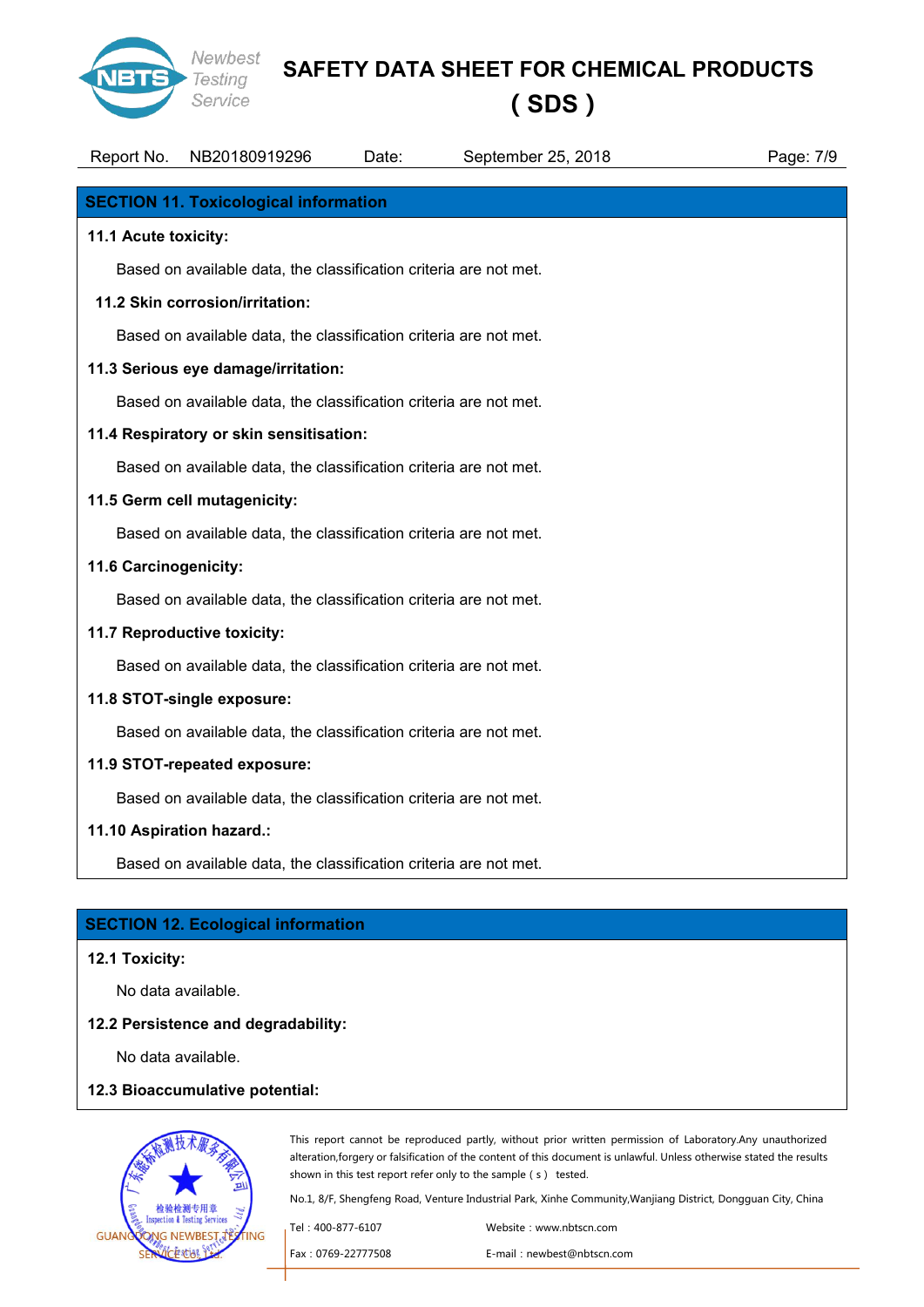

**(SDS)**

Report No. NB20180919296 Date: September 25, 2018 Page: 8/9

# **12.4 Mobility in soil**

No data available.

No data available.

#### **12.5 Other Dangers:**

No data available.

#### **SECTION 13. Disposal considerations**

#### **13.1 Handling method for waste:**

Handling waste according to the local regulations. Contact specific waste disposal company or companies recommended by local laws.

#### **13.2 Handling method for uncleaned packaging**

Must empty packaging and dispose with official regulations

Containers may still present chemical hazard when empty. Keep away from hot and ignition source of

fire. Return to supplier for recycling if possible.

#### **SECTION 14. Transport information**

| <b>Packaging Label</b>         |                |
|--------------------------------|----------------|
| <b>UN NO</b>                   | 1978           |
| <b>Technical name</b>          | Propane        |
| <b>Transport hazard class</b>  | 2.1            |
| <b>Subsidiary hazard class</b> | None           |
| <b>Packing group</b>           | Not Applicable |
| <b>Packing instruction:</b>    | P200           |



This report cannot be reproduced partly, without prior written permission of Laboratory.Any unauthorized alteration,forgery or falsification of the content of this document is unlawful. Unless otherwise stated the results shown in this test report refer only to the sample (s) tested.

| Tel : 400-877-6107 | Website: www.nbtscn.com    |
|--------------------|----------------------------|
| Fax: 0769-22777508 | E-mail: newbest@nbtscn.com |